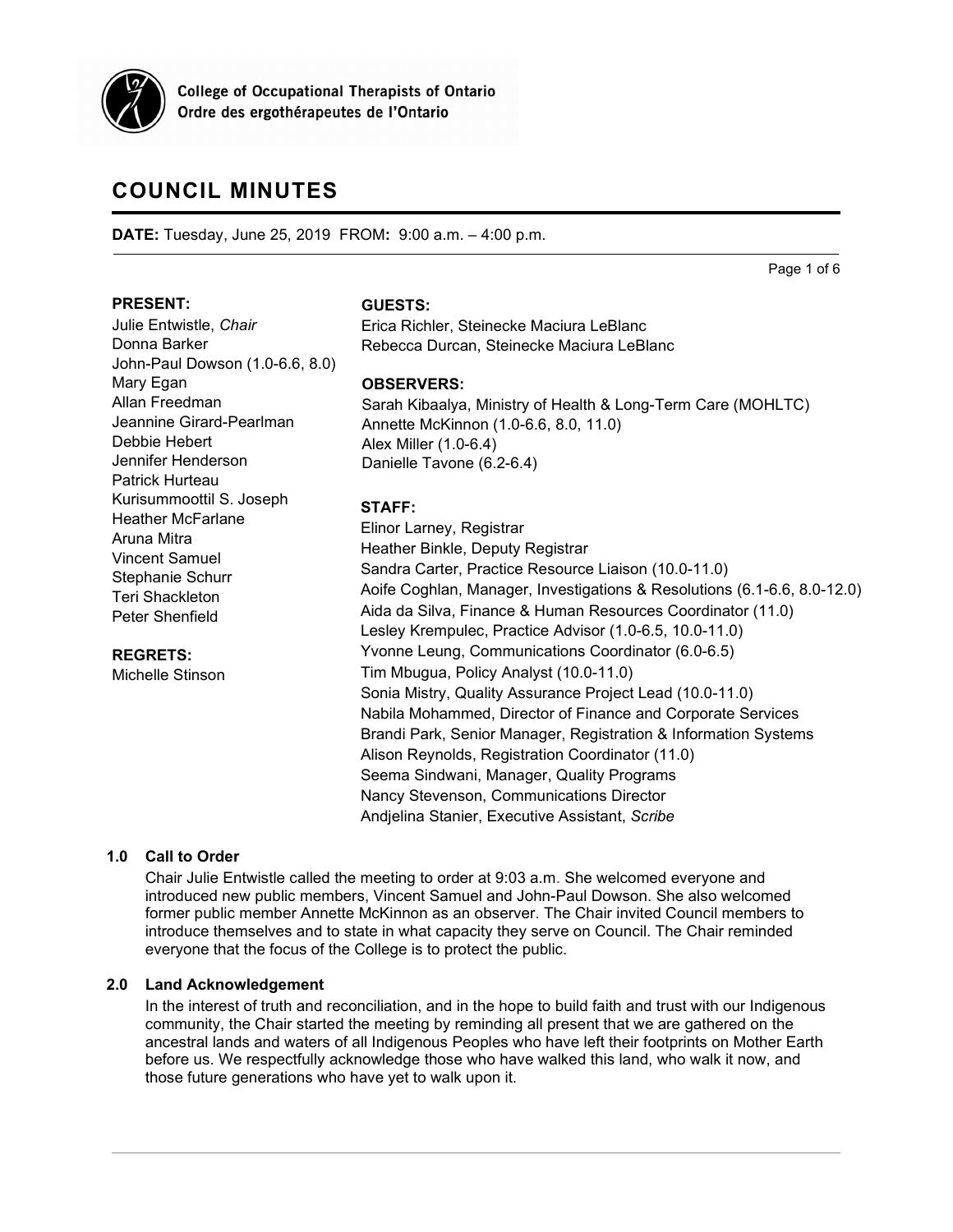#### Page 2 of 6

#### **3.0 Declaration of Conflict of Interest**

The Chair asked if members had a conflict of interest to declare. None was reported.

#### **4.0 Approval of Agenda**

The Chair called for additions or other changes to the agenda. Three changes were brought forward.

- 1. 7.2.2: This item is for information only.
- 2. 7.3: This item is for decision.
- 3. 10.4: This item is for discussion only.

MOVED BY: Kurisummoottil S. Joseph SECONDED BY: Stephanie Schurr

*THAT the agenda be approved as amended.*

## **CARRIED**

#### **5.0 Approval of Minutes**

#### **5.1 Draft Council Minutes of March 28, 2019**

The Chair called for edits to the draft Council minutes of March 28, 2019. None were reported.

MOVED BY: Heather McFarlane SECONDED BY: Mary Egan

*THAT the draft Council minutes of March 28, 2019 be approved as presented.*

## **CARRIED**

# **5.2 Draft Council Officer Election Minutes of March 28, 2019**

The Chair called for edits to the draft Council Officer Election minutes. None were reported.

MOVED BY: Jennifer Henderson SECONDED BY: Patrick Hurteau

*THAT the draft Council Officer Election Minutes of March 28, 2019 be approved as presented.*

# **CARRIED**

## **6.0 Registrar's Report**

#### **6.1 Annual Registrar Evaluation Process –** *in camera*

The Chair asked for a motion to move *in camera* to discuss a confidential human resources matter. All staff, guests and observers were asked to leave the meeting.

MOVED BY: Kurisummoottil S. Joseph SECONDED BY: Donna Barker

*THAT Council moves in camera to discuss a confidential human resources matter.*

#### **CARRIED**

Staff, guests and observers were invited to return to the meeting following item 6.1.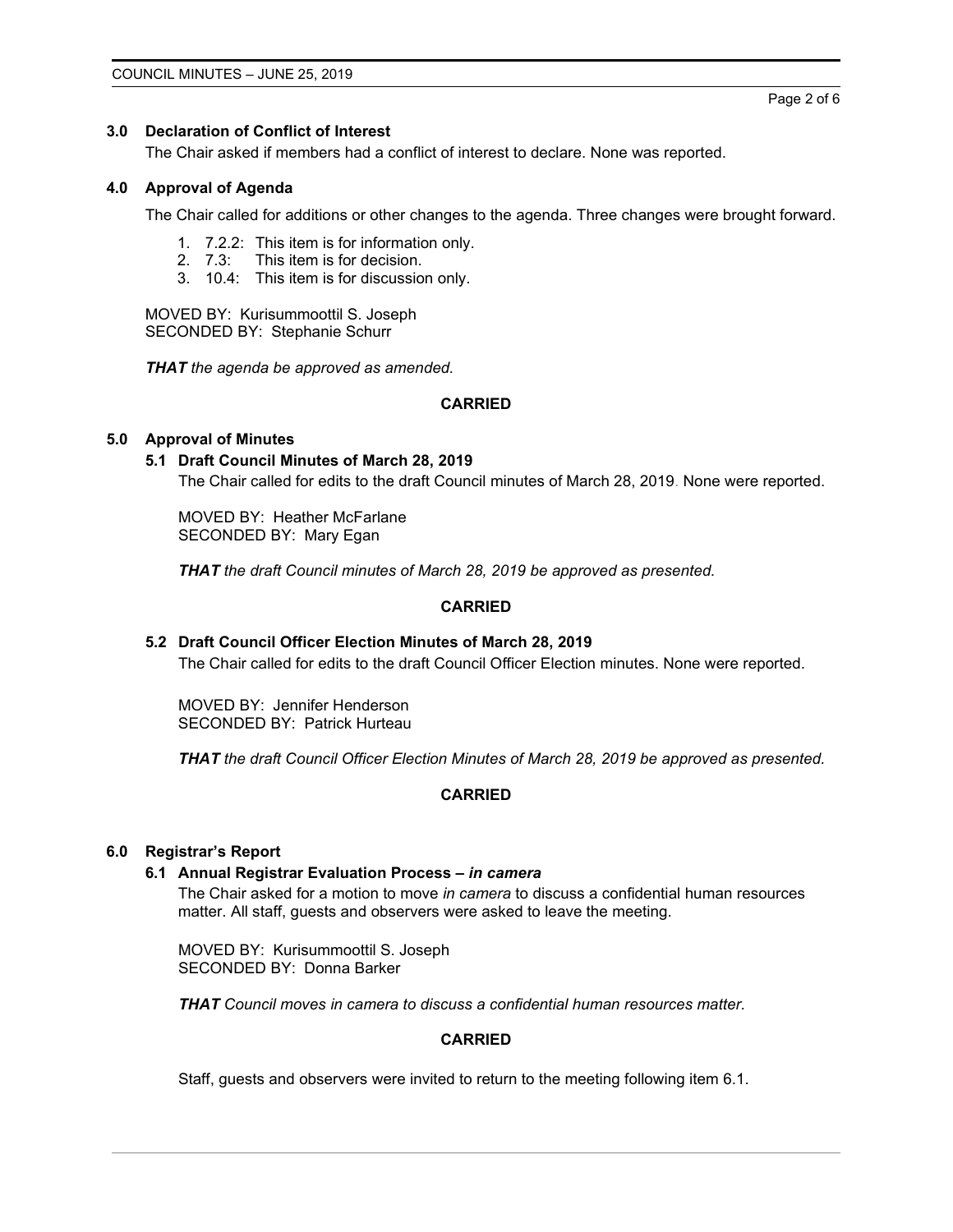#### **6.2 Registrar's Written Report**

Council reviewed the written report and the Registrar responded to questions.

#### **6.3 Registrar's Presentation**

The Registrar reported on nine key areas of focus for Q4/Year 2 (March 1, 2019 – May 31, 2019) and introduced ten areas of focus for Year 3 (2019-2020), related to the 2017-2020 Strategic Plan.

# **6.4 Presentation: 2018-2019 (Y2) Outcomes**

The Registrar delivered the strategic priorities and outcomes for Year 2 (2018-2019) related to the 2017-2020 Strategic Plan.

## **6.5 Priority Performance Report**

An amended report was distributed to Council. Heather reported on Council performance data for Q4 (2018-2019) related to the objectives as outlined in the 2017-2020 Strategic Plan. The amended report will be posted on the website.

MOVED BY: Jeannine Girard-Pearlman SECONDED BY: Teri Shackleton

*THAT Council receives the revised Priority Performance Report for the fourth quarter of 2018- 2019.*

#### **CARRIED**

#### **6.6 Risk Management Report**

Council reviewed the report and noted the level of risk remained unchanged from the previous quarter.

MOVED BY: Donna Barker SECONDED BY: Heather McFarlane

*THAT Council receives the Risk Management Report.*

# **CARRIED**

# **7.0 Finance**

#### **7.1 March 2019 Financial Report**

Council reviewed the report and Nabila Mohammed responded to questions.

MOVED BY: Peter Shenfield SECONDED BY: Donna Barker

*THAT Council receives the March 2019 Financial Report, Statement of Financial Position and Statement of Operations, as presented.*

## **CARRIED**

## **7.2 Reserve Fund**

#### **7.2.1 Guideline Review**

Elinor informed Council that a new reserve fund named, Enterprise Wide IT System Fund, has been created. This new fund will ensure that IT systems will remain efficient and effective in meeting the College's statutory mandate. Revisions to the existing Reserve Fund Policy were brought forward for approval.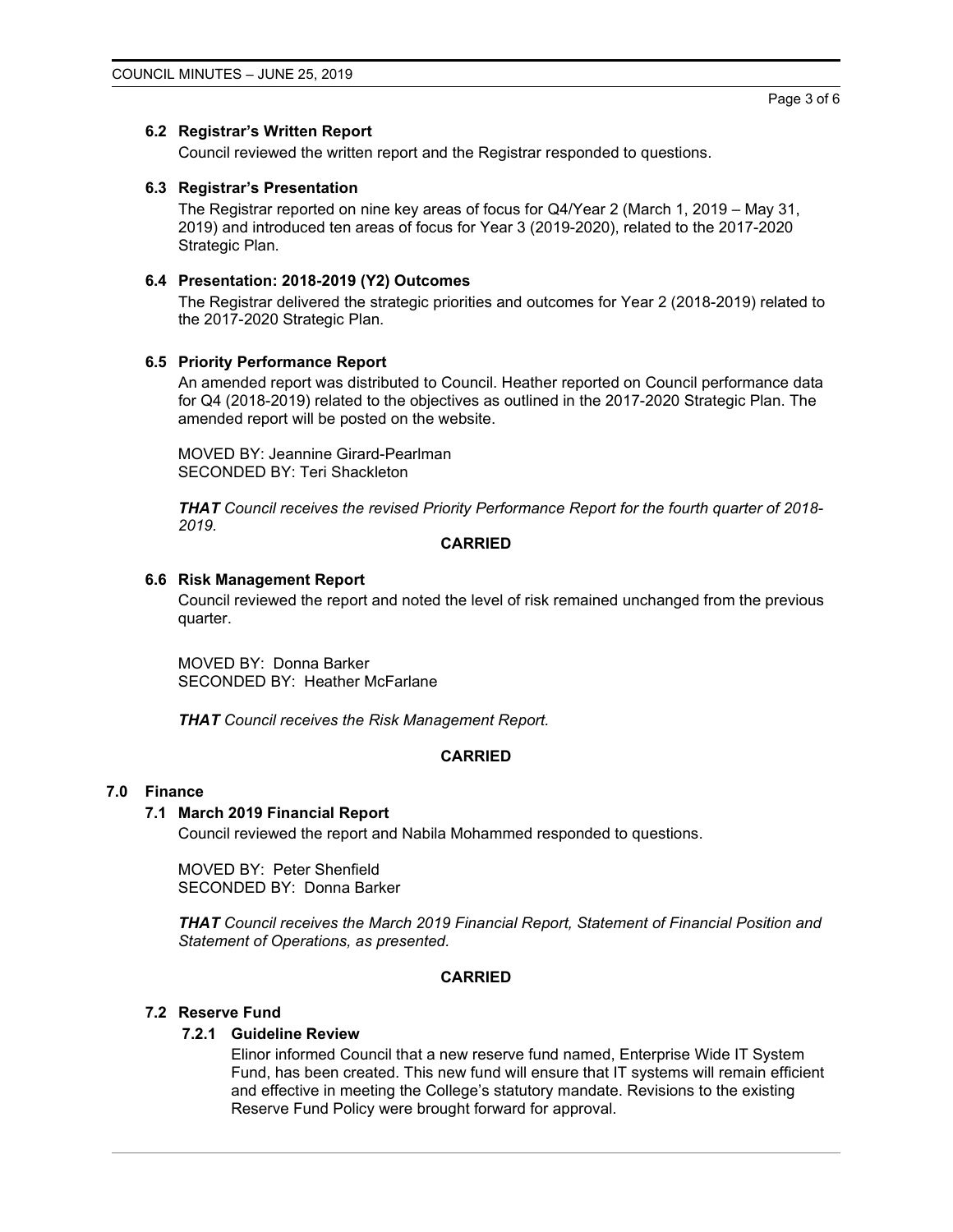MOVED BY: Jeannine Girard-Pearlman SECONDED BY: Stephanie Schurr

*THAT Council approves the amended policy, Establishing and Maintaining Reserve Funds – Guidelines for Council Members, as presented.*

#### **CARRIED**

#### **7.2.2 Reserve Funds at Year-End**

Council reviewed the Registrar's memo with direction to allocate funds to the Reserve Funds.

## **7.3 Projected Budget for 2019-2020**

Council reviewed the projected budget and Nabila responded to questions.

MOVED BY: Peter Shenfield SECONDED BY: Jennifer Henderson

*THAT Council reviews the FY 2019-2020 Projected Budget as presented.*

## **CARRIED**

#### **Farewell to Council Members**

Council took a moment to acknowledge the contributions of outgoing public members Annette McKinnon (term ended April 5, 2019) and Kurisummoottil S. Joseph, (term ends June 30, 2019), and to thank them for their dedication and years of service to public protection. Donna Barker and Jennifer Henderson spoke in their honour and presented token awards of appreciation. Annette and Kurisummottil thanked Council, the Registrar and staff for their support.

## **8.0 Council Development**

Presentation by Erica Richler, legal counsel, Steinecke Maciura LeBlanc *Good Faith and Risk Management for Council*

Presentation by Nabila Mohammed, Director of Finance and Corporate Services *Insurance Coverage & Financial Overview*

#### **9.0 Governance**

# **9.1 Policy Review**

As part of the regular rotation of policies for review by Council, eleven policies and one guide were brought forward. Council recommended a wording change to RL3 Treatment of Staff. A typing error will be corrected in RL1, Global Registrar Constraint.

MOVED BY: Peter Shenfield SECONDED BY: Kurisummoottil S. Joseph

*THAT Council approves the amended policies as listed, including today's changes:*

- *RL1 Global Registrar Constraint*
- *RL2 Treatment of Registrants*
- *RL3 Treatment of Staff*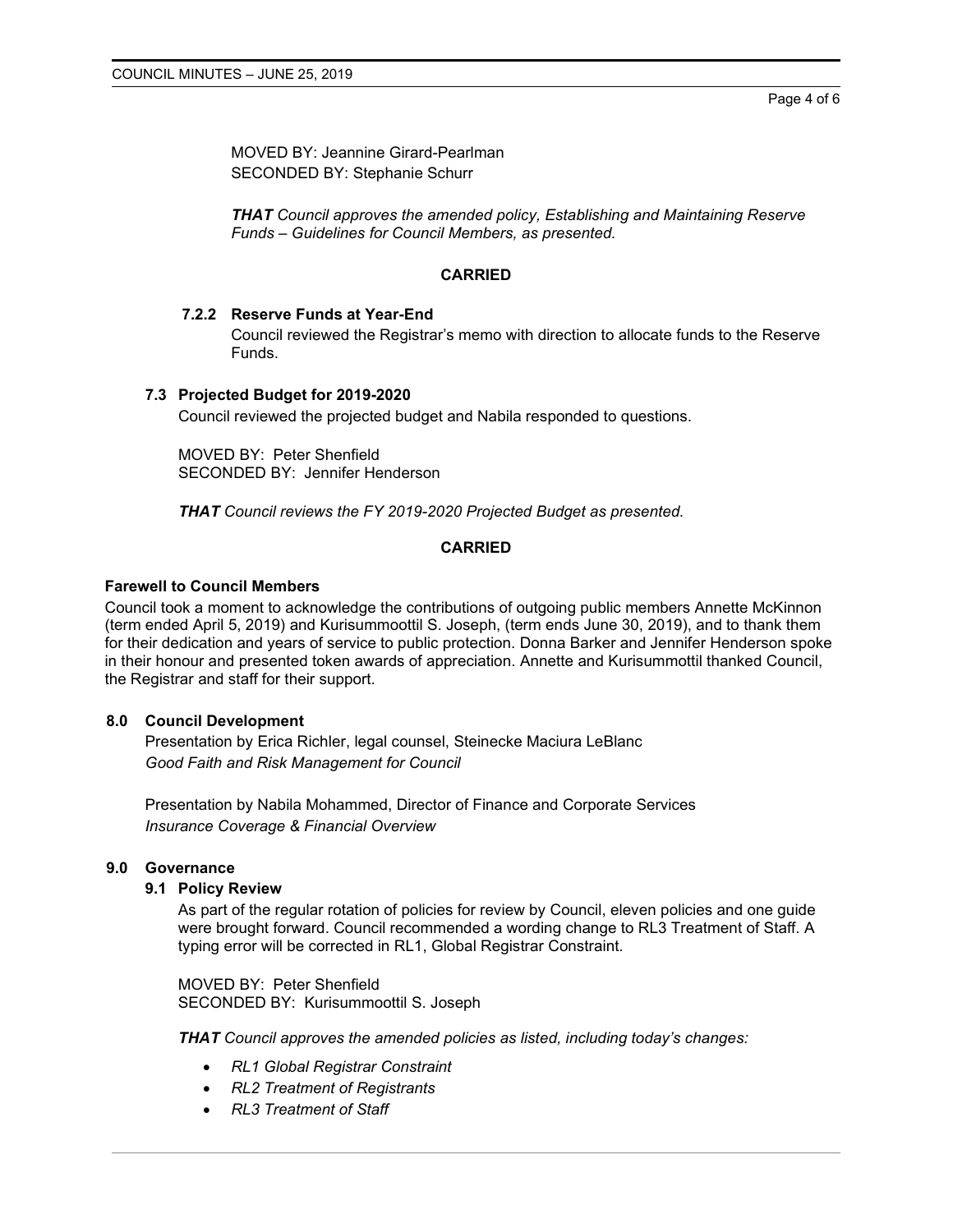Page 5 of 6

- *RL4 Financial Planning and Budgeting*
- *RL5 Financial Condition and Activities*
- *RL6 Asset Protection*
- *RL7 Investments*
- *RL8 External Audit*
- *RL9 Emergency Registrar Replacement*
- *RL10 Compensation Administration*
- *RL11 Communication and Support to Council*
- *Guide for Review of Financial Information*

#### **CARRIED**

## **9.2 Governance Working Group**

Julie informed Council that a vacancy will be created on the Governance Working Group with the departure of public member Kurisummoottil Joseph at the end of June. At the March meeting, Council decided to form the group with an equal number of public and professional members. Council, today, discussed filling the position with another public member and/or possibly appointing a third party, taking into consideration the College will be operating with the minimum number of public members and workload for existing members beyond July 1 has likely reached its threshold.

MOVED BY: Peter Shenfield SECONDED BY: Jennifer Henderson

*THAT Council continues with a 5-member Governance Working Group for the next foreseeable period of time.*

#### **CARRIED**

## **10.0 Business**

#### **10.1 Standards for Infection Prevention and Control – Review**

Sonia described and provided rationale for the revisions to the standards. Council recommended a minor wording change for clarity.

MOVED BY: Donna Barker SECONDED BY: Heather McFarlane

*THAT Council approves the draft Standards for Infection Prevention and Control as presented and including today's changes, for publication.*

#### **CARRIED**

#### **10.2 Alternate Dispute Resolution Policy (ADR) – ICRC**

Aoife briefed Council on this newly developed policy which outlines the criteria that must be met in order for Investigations and Resolutions staff to consider a complaint eligible for ADR. Council reviewed the policy and recommended minor changes to content and formatting.

MOVED BY: Kurisummoottil S. Joseph SECONDED BY: Peter Shenfield